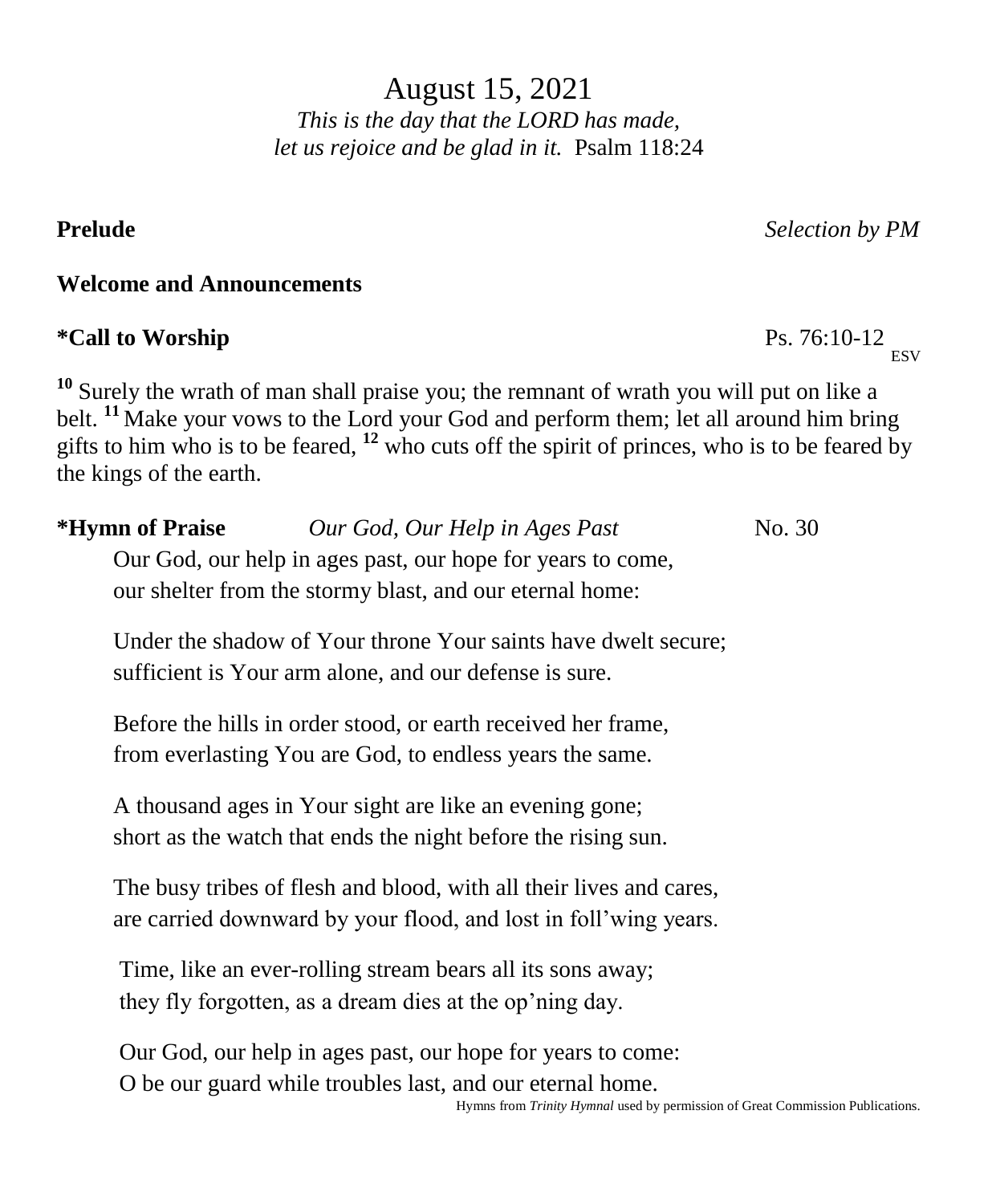**\*Prayer of Invocation** 

**Scripture Reading Gen 43:16-34** 

#### **Prayer of Confession**

Gracious Heavenly Father, we acknowledge and confess that we have sinned against you in thought, word, and deed; we have not loved you with all our heart, soul, mind, and strength; we have not loved our neighbor as ourselves. Deepen within us our sorrow for the wrong we have done, and the good we have left undone. Lord, you are full of compassion and gracious, slow to anger, and plenteous in mercy; there is always forgiveness with you! Restore to us the joy of your salvation; bind up that which is broken, give light to our minds, strength to our wills, and rest to our souls. Speak to each of us, and let your word abide with us until it has produced in us your holy will. In Jesus name, amen.

### Assurance of Pardoning Grace **Ps. 76:7-9**

**<sup>7</sup>** But you, you are to be feared! Who can stand before you when once your anger is roused? **<sup>8</sup>** From the heavens you uttered judgment; the earth feared and was still, **<sup>9</sup>** when God arose to establish judgment, to save all the humble of the earth.

**Receiving New Member: Holly Savage**

**ESV**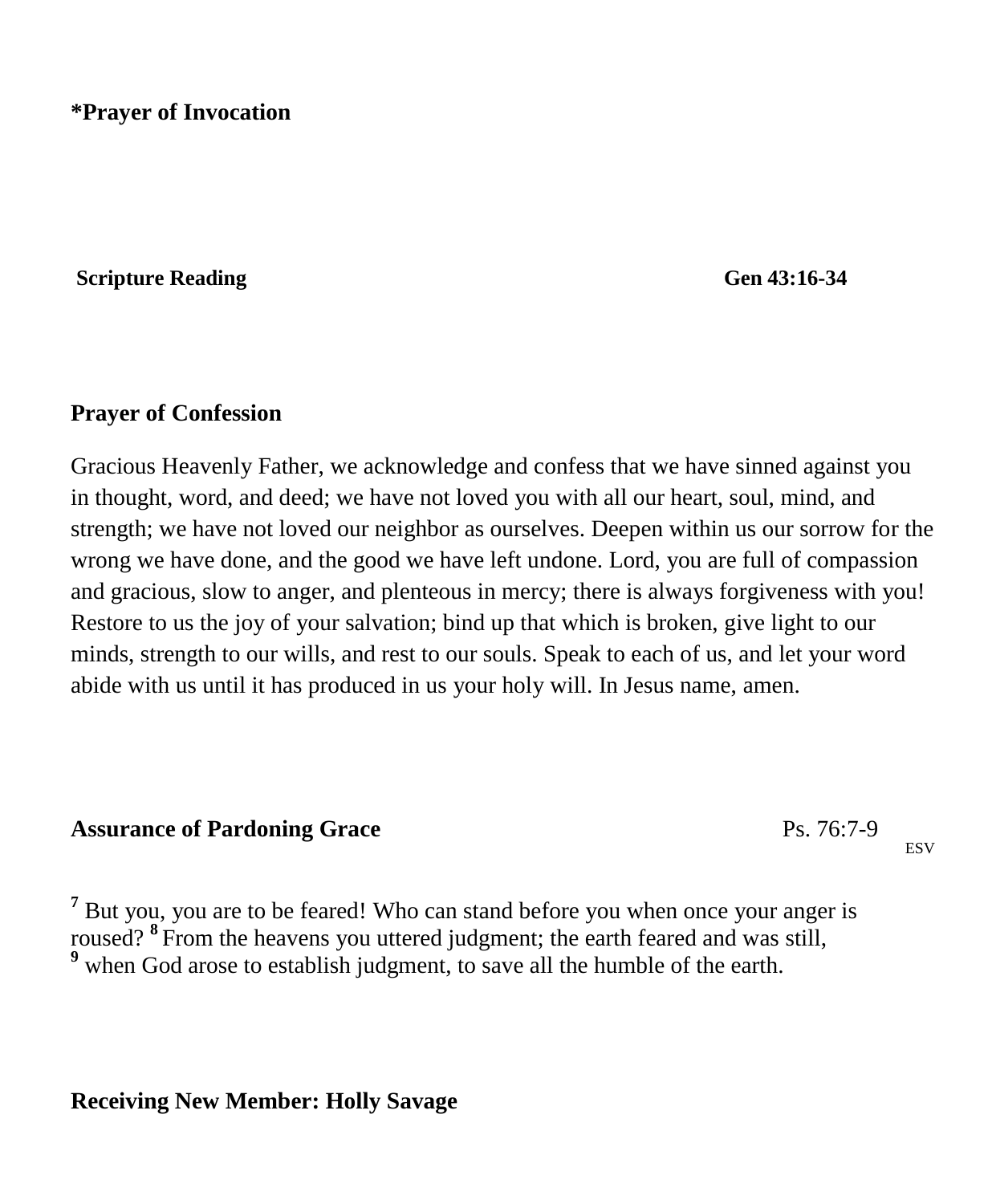## \***Hymn of Thanksgiving** *To God Be the Glory* No. 55

To God be the glory, great things he has done! So loved he the world that he gave us his Son, who yielded his life an atonement for sin, and opened the life-gate that we may go in.

## **REFRAIN**

Praise the Lord, praise the Lord, let the earth hear his voice! Praise the Lord, praise the Lord, let the people rejoice! O come to the Father thro' Jesus the Son, and give him the glory, great things he has done!

O perfect redemption, the purchase of blood! To ev'ry believer the promise of God; the vilest offender who truly believes, that moment from Jesus forgiveness receives. **REFRAIN**

Great things he has taught us, great things he has done, and great our rejoicing through Jesus the Son; but purer and higher and greater will be our wonder, our transport, when Jesus we see. **REFRAIN** Hymns from *Trinity Hymnal* used by permission of Great Commission Publications.

### **WSC 49-50**

## **Q. 49. Which is the second commandment?**

A. The second commandment is, Thou shalt not make unto thee any graven image, or any likeness of anything that is in heaven above, or that is in the earth beneath, or that is in the water under the earth: thou shalt not bow down thyself to them, nor serve them: for I the Lord thy God am a jealous God, visiting the iniquity of the fathers upon the children unto the third and fourth generation of them that hate me; and showing mercy unto thousands of them that love me, and keep my commandments.

## **Q. 50. What is required in the second commandment?**

A. The second commandment requireth the receiving, observing, and keeping pure and entire, all such religious worship and ordinances as God hath appointed in his word.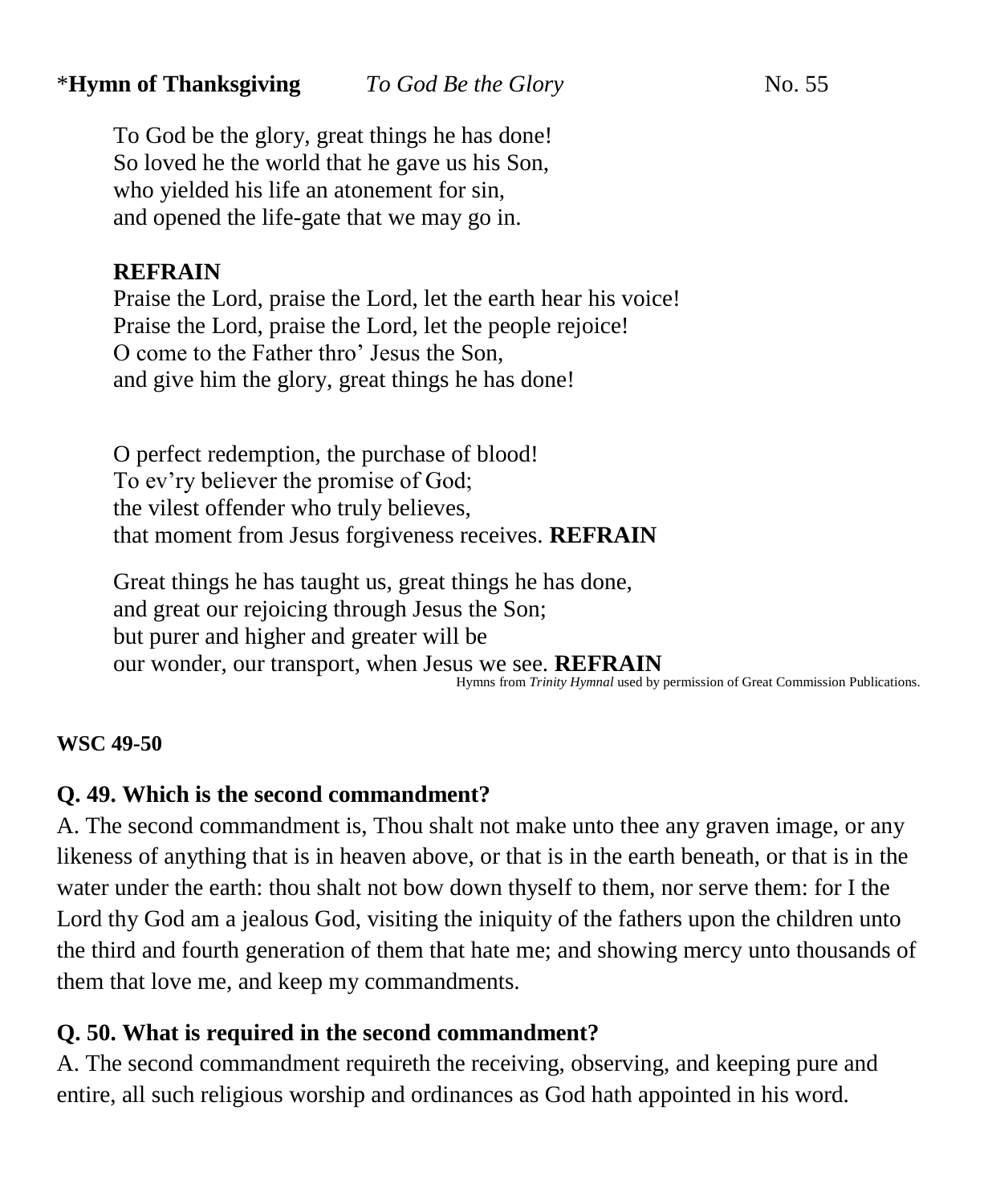#### **Prayer of Intercession**

#### **Offering** *Selection by PM*

## \***Doxology** No. 731

Praise God, from Whom all blessings flow; Praise Him, all creatures here below; Praise Him above, ye heav'nly host; Praise Father, Son, and Holy Ghost. Amen.

Hymns from *Trinity Hymnal* used by permission of Great Commission Publications.

## **\*Hymn of Preparation** *The Power of the Cross*



Words and Music: Keith Getty and Stuart Townend; ©2005 Thankyou Music. All rights reserved. Reprinted with permission under CCLI #376630.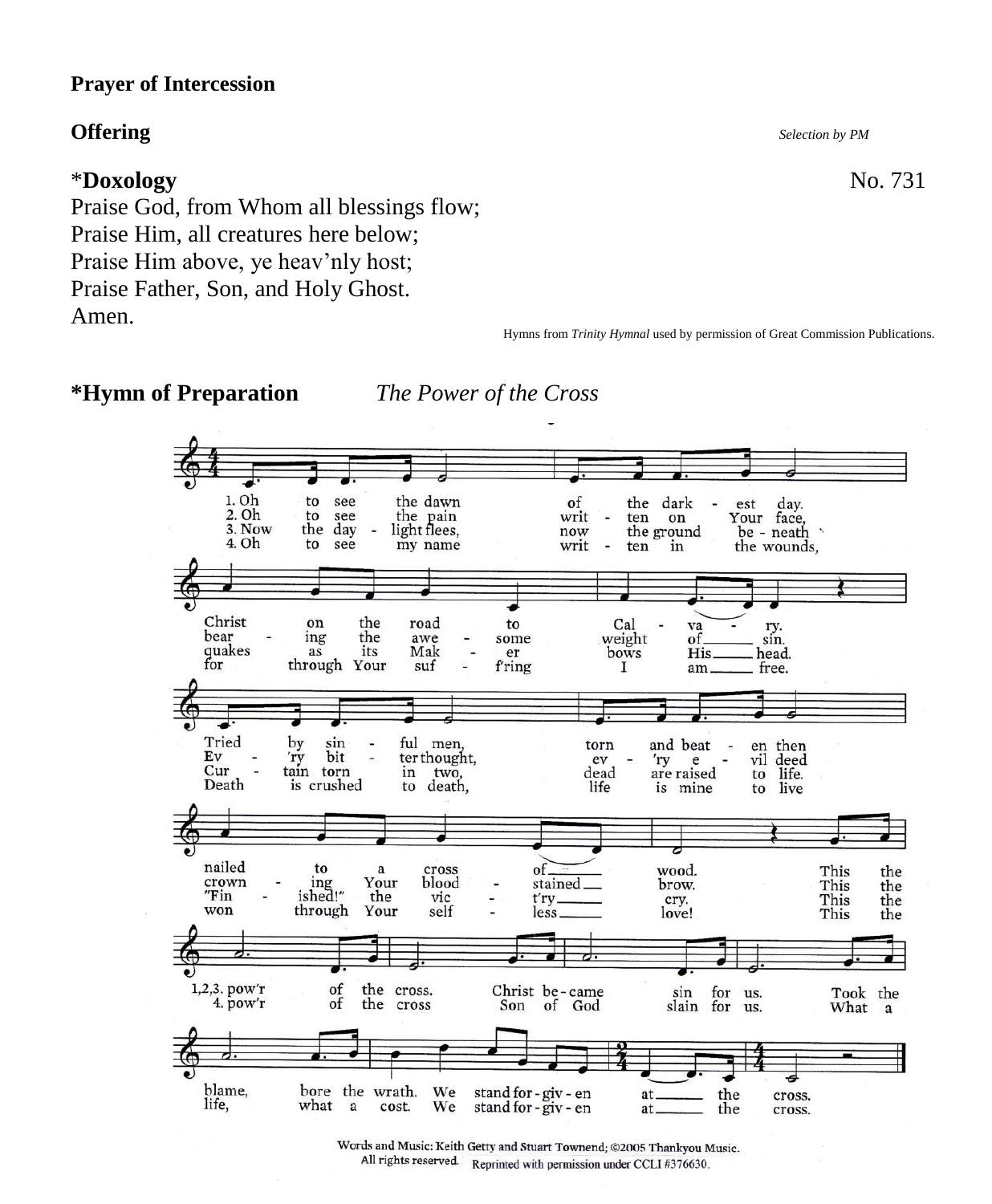1. Mercy

2. Fellowship

3. Faith

Questions:

- 1. What first drew you to Jesus Christ?
- 2. How important is your congregation to you personally? Do you see them as a blessing? Why or why not?
- 3. Can you explain the difference between faith, repentance, and new obedience? How do they work together?
- 4. What does Jesus mean in v. 19 that this man's faith has made him well? Hasn't he already been healed?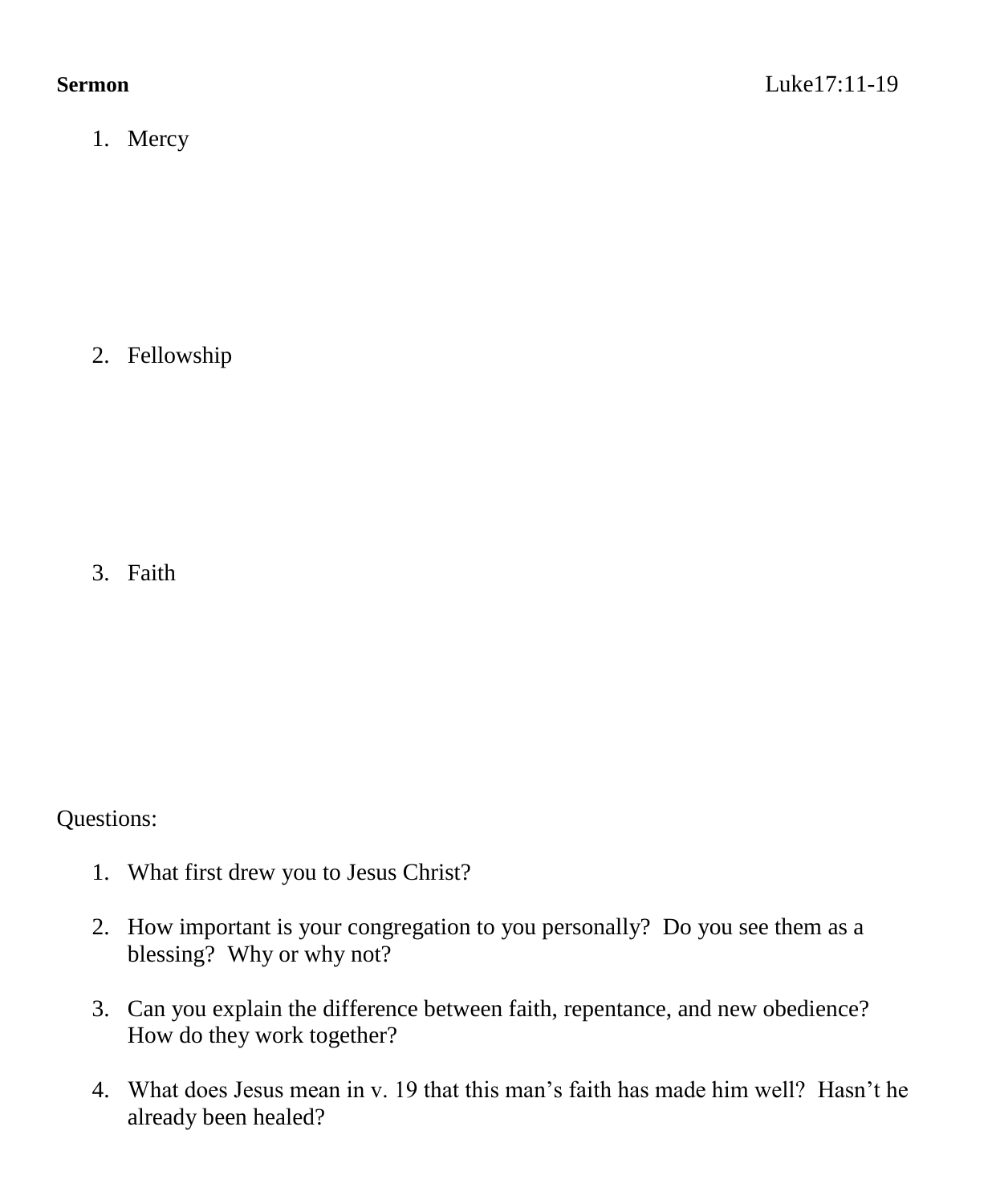**\*Hymn of Response** *Come, Thou Almighty King* **No. 101** 

Come, Thou Almighty King, help us Thy Name to sing, help us to praise! Father all glorious, o'er all victorious, come and reign over us, Ancient of Days!

Come, Thou Incarnate Word, gird on Thy mighty sword, our prayer attend! Come, and Thy people bless, and give Thy Word success, Spirit of holiness, on us descend!

Come, Holy Comforter, thy sacred witness bear in this glad hour. Thou who almighty art, now rule in every heart, and ne'er from us depart, Spirit of power!

To the great One in Three, eternal praises be, hence evermore. His sovereign majesty may we in glory see, and to eternity love and adore!

Hymns from *Trinity Hymnal* used by permission of Great Commission Publications.

### **\*Benediction**

**\*Gloria Patri** No. 735

Glory be to the Father, and to the Son, and to the Holy Ghost; as it was in the beginning, is now, and ever shall be, world without end. Amen, amen.

Hymns from *Trinity Hymnal* used by permission of Great Commission Publications.

## **Postlude** *Selection by PM*

**\* Congregation:** Please stand as able.

Piano Paige Mecyssine **Intercessory Prayer** Bruce Hrivnak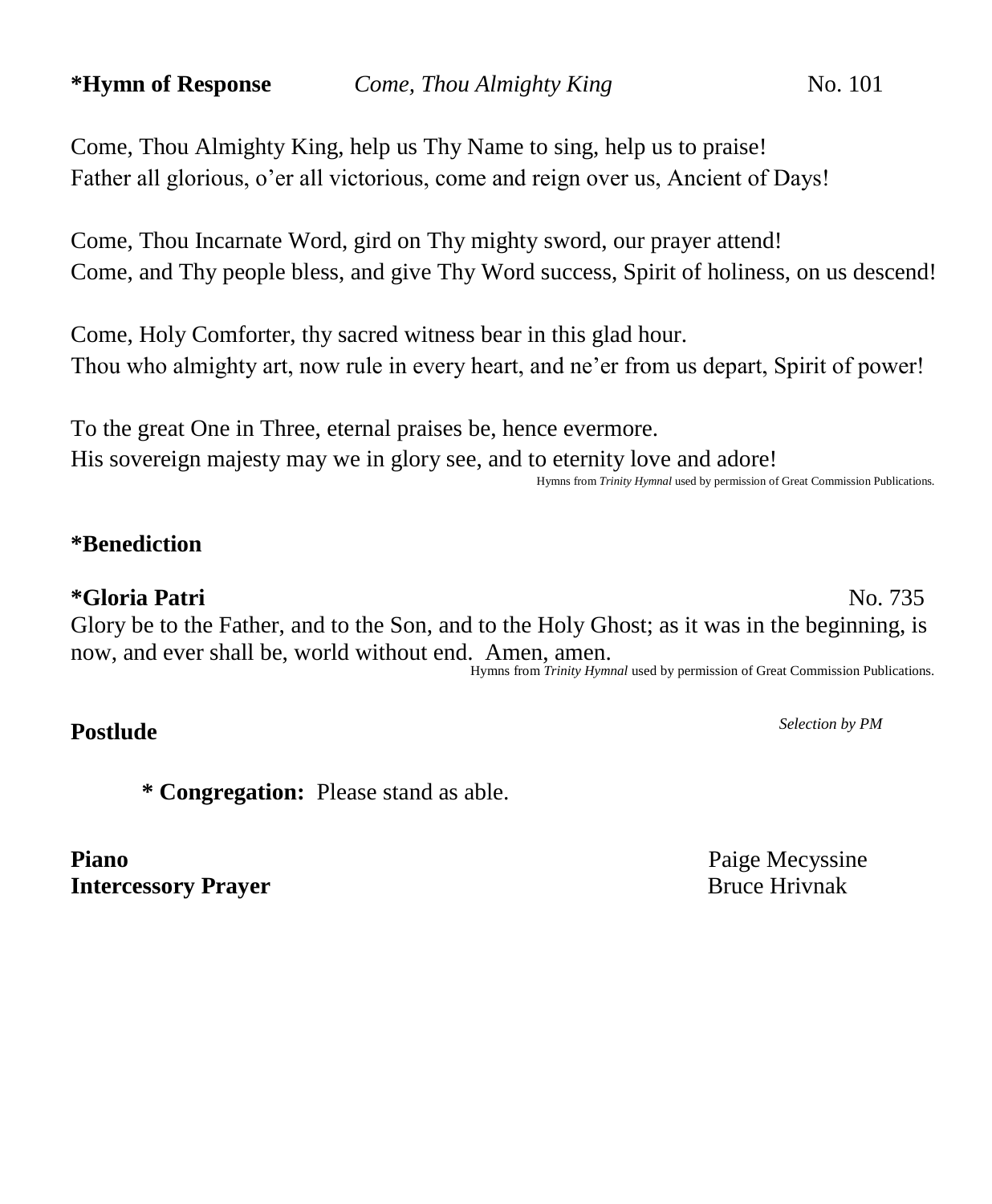# **Weekly Calendar**

|                 | <b>DATE</b>                    | TIME                                                                    | <b>EVENT</b>                                                                          |
|-----------------|--------------------------------|-------------------------------------------------------------------------|---------------------------------------------------------------------------------------|
| <b>SUN 8/15</b> | 10:30 AM                       | <b>Worship Service</b>                                                  | <b>Ministry Committee Sign-ups Begin</b><br><b>Moroccan Dinner &amp; Presentation</b> |
| <b>SUN 8/22</b> | 10:30 AM                       | <b>Worship Service</b>                                                  |                                                                                       |
| <b>SUN 8/29</b> | 10:30 AM                       | <b>Worship Service</b>                                                  |                                                                                       |
| <b>WED 9/1</b>  | 6:00 PM                        | <b>Family Night</b>                                                     |                                                                                       |
| <b>SUN 9/5</b>  | 10:30 AM                       | <b>Officer Nominations</b>                                              | <b>Worship Service- LORD's Supper</b>                                                 |
| <b>THUR 9/9</b> | 6:30 PM                        | Men's Study                                                             |                                                                                       |
| <b>SUN 9/12</b> | 9:30 AM<br>10:30 AM<br>5:30 PM | <b>Sunday School</b><br><b>Worship Service</b><br><b>Annual Hayride</b> |                                                                                       |

## **Serving the Lord**

|                           | 8/15     | 8/22           | 8/29       | 9/5      | 9/12     |
|---------------------------|----------|----------------|------------|----------|----------|
|                           |          |                |            |          |          |
| <b>AM Nursery</b>         | Lorrie   | Felicia        | Kathleen   | Yon      | Lorrie   |
| <b>Greeters</b>           | Dar      | Martha         | Lash Fam   | Alice    | Phyllis  |
| <b>Treats</b>             | N/A      | N/A            | N/A        | N/A      | N/A      |
| Serve/Cleanup             | N/A      | N/A            | N/A        | N/A      | N/A      |
| <b>Audio</b>              | Forrest  | Joel           | Josh       | Grayden  | Jim      |
|                           | Carleton | <b>Timmons</b> | Alderson   | Lash     | Martin   |
| <b>Elder of the Week</b>  | Hrivnak  | Lindborg       | Gretzinger | Hrivnak  | Lindborg |
| <b>Deacon of the Week</b> | Jim      | Jason          | Jim        | Jason    | Jim      |
| <b>Communion Prep</b>     | N/A      | N/A            | N/A        | Sep 9/5- | N/A      |
|                           |          |                |            | Lindborg |          |
|                           |          |                |            |          |          |